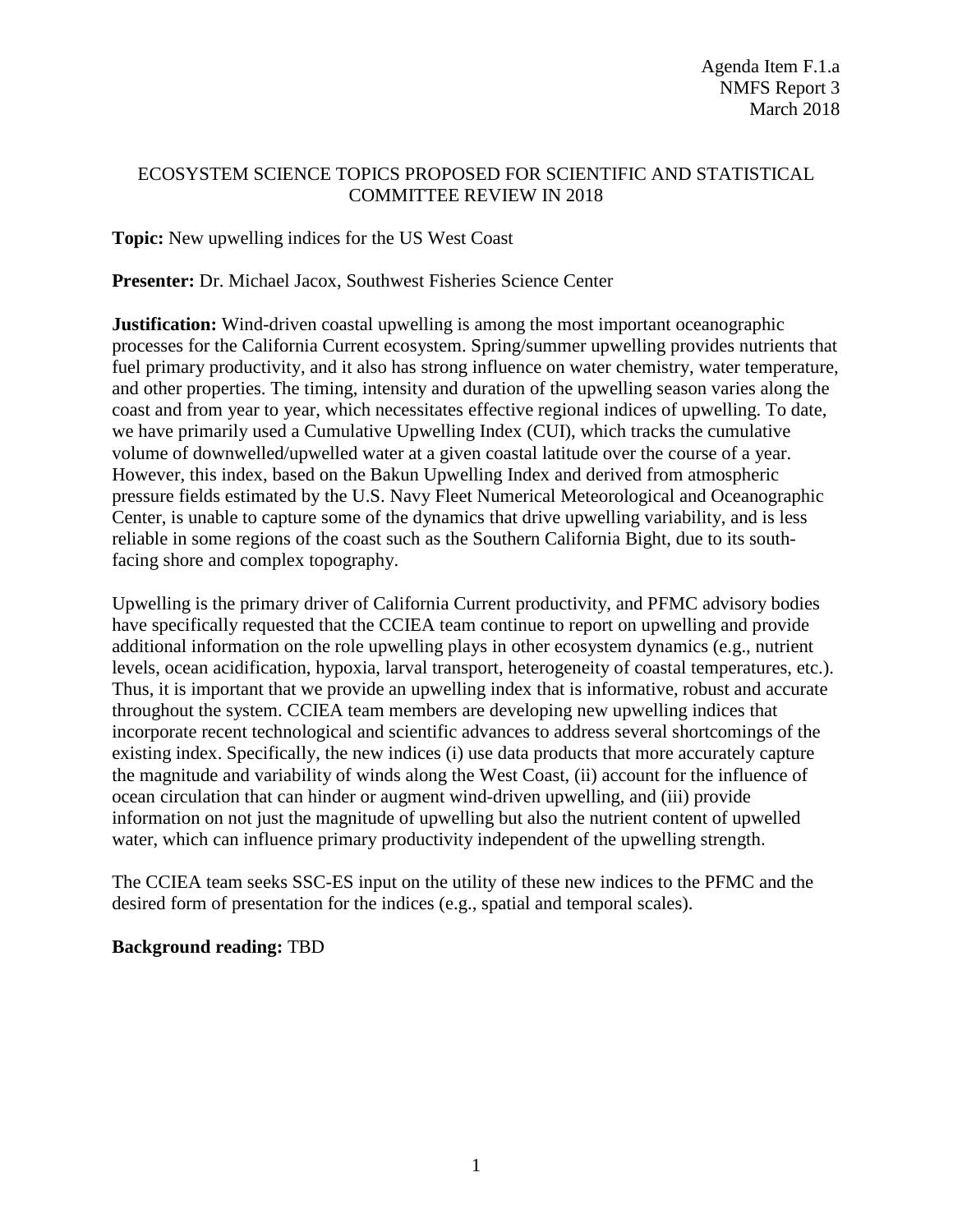**Topic:** Using the J-SCOPE approach for short-term forecasts of ocean conditions and species distribution

**Presenters:** Dr. Isaac Kaplan, Northwest Fisheries Science Center; Dr. Samantha Siedlecki, University of Connecticut

**Justification:** Understanding how seasonal and annual variations in ocean conditions affect the distribution of key species has been the focus of fisheries research in the California Current ecosystem for decades. The growing ability to make short-term forecasts of climate and weather patterns, coupled with regional downscaling methods and linkages between climate models and oceanographic models, means that we are on the cusp of skilled, short-term projections of the distribution and some biological or ecological dynamics of focal marine species. Such projections could be of great value to informed spatiotemporal management of fisheries in the California Current.

One of the most well-established tools for making short-term forecasts of ocean conditions and species distributions is J-SCOPE (JISAO's Seasonal Coastal Ocean Prediction of the Ecosystem), developed at the University of Washington Joint Institute for the Study of the Atmosphere and Ocean (JISAO) along with colleagues at several NOAA line offices and most recently at the University of Connecticut. The J-SCOPE model aims to provide experimental seasonal forecasts (6- to 9-month) of upper ocean properties, based on operational simulations by NOAA's Climate Forecast System (CFS) model, and dynamical downscaling with a highresolution version of the Regional Ocean Model System (ROMS) that includes a state-of-the-art biogeochemical module. J-SCOPE provides forecasts of specific oceanic properties crucial to the nearshore and coastal marine ecosystem such as water temperature, upwelling, pH, and oxygen concentration. Forecasts are based on ensembles of three models, initialized in January and April, and autumn forecasts are also being developed. From the January and April projections, forecasts of sardine distributions have been developed, and ongoing work is focused on forecasts of Pacific hake distribution and Dungeness crab distribution and condition.

The CCIEA team seeks SSC-ES input on technical aspects of this model as well as advice on how its performance, value and model outputs might best be communicated to the Council for timely and effective use in management.

## **Background reading:**

<http://www.nanoos.org/products/j-scope/>(J-SCOPE forecasts and information)

Siedlecki, S.A., et al. 2016. Experiments with seasonal forecasts of ocean conditions for the northern region of the California Current upwelling system. *Scientific Reports* **6**(27203).

Kaplan, I.C., et al. 2016. Cloudy with a chance of sardines: forecasting sardine distributions using regional climate models. *Fisheries Oceanography* **25**:15-27.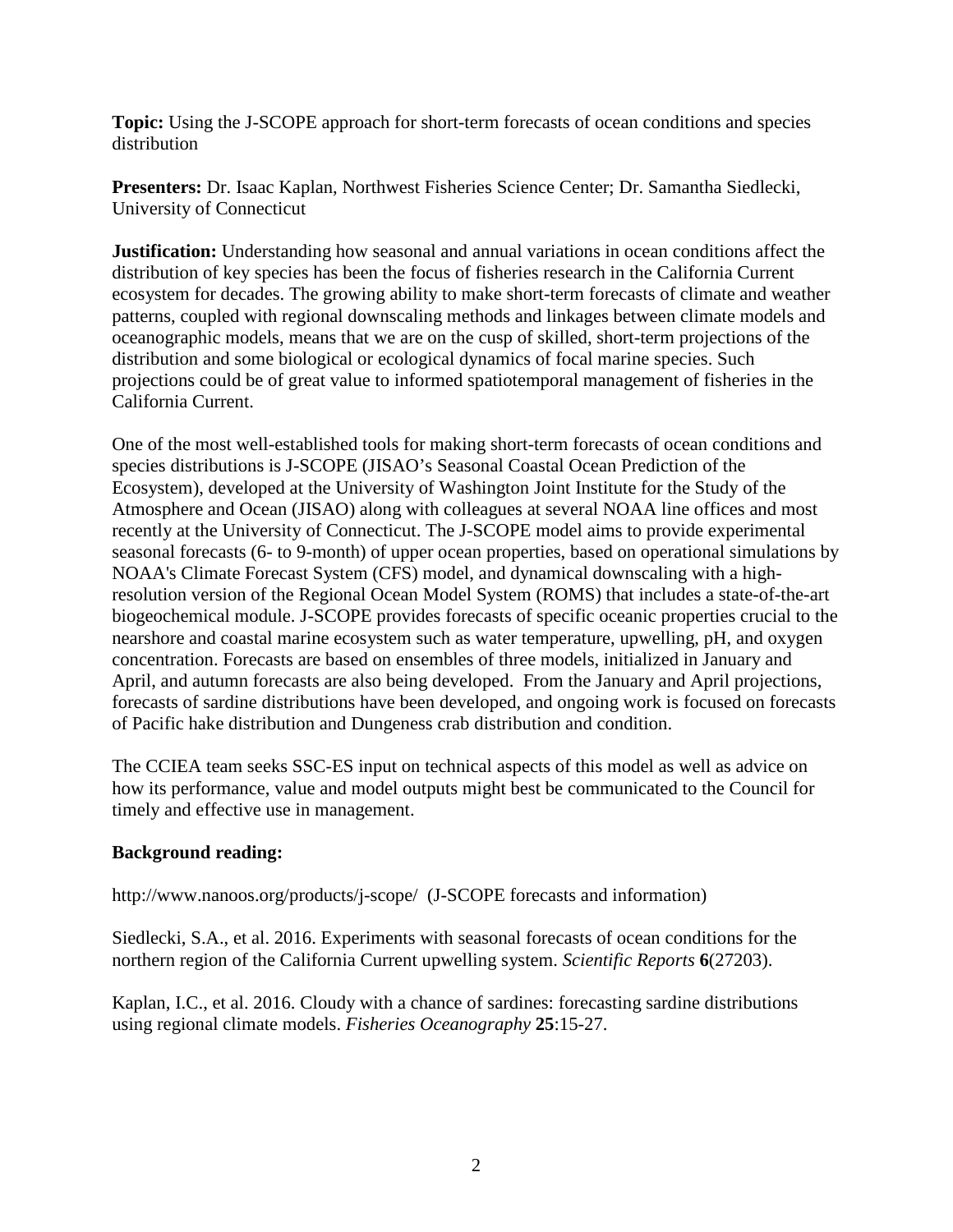**Topic:** Drivers of albacore distribution and availability to fisheries in the California Current

**Presenter:** Dr. Barbara Muhling, Southwest Fisheries Science Center

**Justification:** Annual indices of spawning stock biomass and recruitment for the entire North Pacific albacore stock are available through the International Scientific Committee for Tuna and Tuna-like Species in the North Pacific Ocean (ISC), and were included in the CCIEA report for the first time this year. However, actual availability of this species to U.S. west coast fisheries may be more influenced by local environmental processes than overall stock productivity. Albacore catch rates and landings are highly variable from year to year, in terms of both total catch and where areas of highest catch are concentrated. California albacore landings have been very low since 2005, while catches off Oregon have been stable, and those off Washington have been increasing for the past 20 years. The mechanisms behind this variability are still not well understood. As a result, the capacity of fisheries targeting albacore to anticipate and adapt to environmentally driven shifts in albacore availability is limited.

Albacore are known to associate with frontal structures within a surface temperature range of  $\sim$ 10-20 $\degree$ C (Nieto et al., 2017). However, their distribution is likely also determined by abundance of prey such as anchovy, squid, saury and hake (Glaser et al., 2010). These forage species fluctuate strongly in abundance and distribution through time, which affects their availability to larger predators such as albacore. We are using a suite of distribution models to predict overall albacore habitat suitability in the California Current, incorporating both physical and biological drivers. This involves overlaying statistical Species Distribution Models for albacore from troll fishery data (modified from Nieto et al., 2017), with those of their main prey species (sourced from surveys, e.g. CalCOFI). Habitat suitability indices for albacore, and for their main prey species, will be calculated by averaging results for the south, central, and north U.S. California Current, and used to determine whether albacore availability is primarily determined by oceanographic structure, prey distributions, or a combination of both.

The CCIEA team seeks technical feedback from the SSC-ES on the best way to transition spatial habitat metrics to useful annual indicators, in addition to general review of the tools and analyses presented.

## **Background reading:**

Glaser, S. M., 2010. Interdecadal variability in predator-prey interactions of juvenile North Pacific albacore in the California Current System. *Marine Ecology Progress Series* **414**:209-221.

Nieto, K., et al. 2017. How important are coastal fronts to albacore tuna (*Thunnus alalunga*) habitat in the Northeast Pacific Ocean? *Progress in Oceanography* **150**:62-71.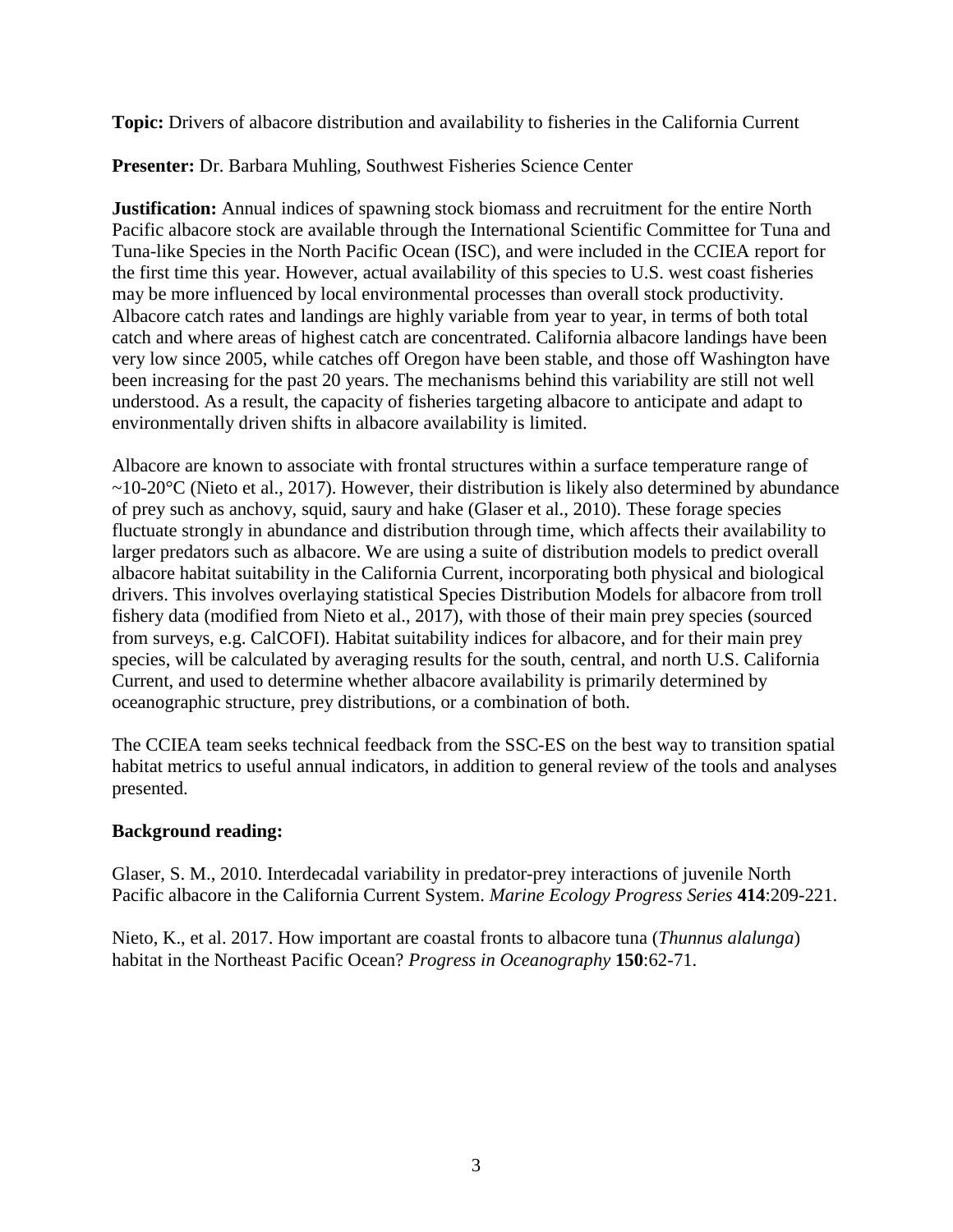**Topic:** Developing effective indicators of shifts in groundfish distributions

**Presenter:** Dr. Jim Thorson, Alaska Fisheries Science Center

**Justification:** The CCIEA ecosystem status report presents relatively little novel information for groundfish. While the figure showing the overfished/overfishing status of groundfish stocks is broadly appreciated, it is nevertheless a compilation of stock assessment outputs, and contributes little if any information on how groundfish populations and ecology are affected by ecosystem processes at different spatiotemporal scales. The rich datasets provided by the SWFSC's Juvenile Rockfish Survey and the NWFSC's Groundfish Bottom Trawl Survey thus remain relatively underutilized in the CCIEA indicator portfolio and in our more integrative analyses.

A now well-established tool for estimating dynamics of fish species distributions is Vector-Autoregressive Spatio-Temporal (VAST) modeling, which estimates the probability of occurrence and the expected abundance of a given taxon in a given location at a given time, based on spatiotemporal catch data and a series of fixed and random effects. VAST is already being used to process survey data to generate abundance indices for many stock assessments under the groundfish FMP. VAST has also been applied in several peer-reviewed articles to estimate range expansion/contraction (using a metric of area occupied); to estimate distribution shifts (using a metric of the centroid of the population's distribution); and to identify covarying assemblages of species or life history stages, and apply information from well-sampled species to inform distribution estimates for poorly sampled species. Results from other regions have been evaluated to detect evidence of range expansions or distribution shifts, to estimate linkages to measured environmental covariates, and to attribute observed changes to one or more hypothesized drivers. We wish to explore applying VAST to long-term groundfish monitoring data in order to develop indices of distributions of key populations for inclusion as indicator time series in future reports. Such information could potentially be related to other information such as empirical climate or oceanographic data, outputs from circulation models, the location of West Coast fishing ports, or the siting of current or proposed non-fisheries human activities. VAST is currently used for similar purposes in the NPFMC process, e.g., to interpret survey data from the BASIS program (https://www.afsc.noaa.gov/ABL/EMA/EMA\_BASIS.php).

The CCIEA team seeks technical feedback from the SSC-ES on the use of VAST as a tool for developing groundfish distribution indices, and guidance on which species, life history stages, and potential covariates would be most informative.

## **Background reading:**

Thorson, J.T., et al. 2017. The relative influence of temperature and size-structure on fish distribution shifts: a case-study on walleye pollock in the Bering Sea. *Fish and Fisheries* 18:1073-1084.

Thorson, J.T., et al. 2016. Density-dependent changes in effective area occupied for sea-bottomassociated marine fishes. *Proc. R. Soc. B* 283, 20161853.